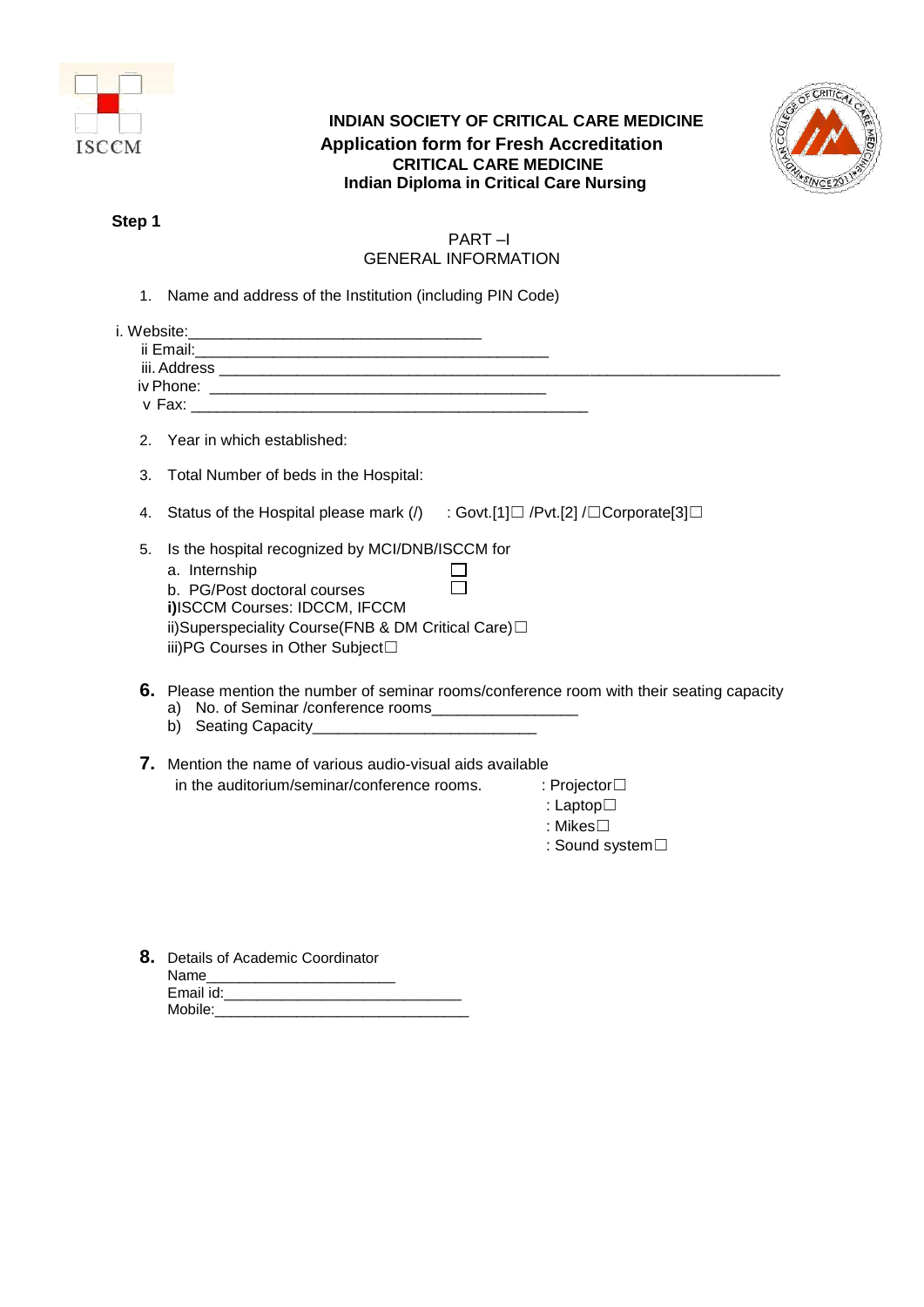# **Step 2**

## **PART—II**

## **CRITICAL CARE MEDICINE & RELATED INFORMATION**

# **9.**

- i) Total Number of beds in the Critical care
- **Units**
- ii) Name the allied specialties:<br>iii) Whether all the specialties a Whether all the specialties are
- located in the same campus. (Y/N)
- iv) Number of beds in the Casualty Services

| Category wise Bed<br>strength | Total<br>ICU<br><b>Beds</b> | <b>HDU</b> | PICU | <b>NICU</b> | <b>MICU</b> | Cardio<br>Throcic<br>ICU | Neurosurgi<br>cal ICU | Misc. |
|-------------------------------|-----------------------------|------------|------|-------------|-------------|--------------------------|-----------------------|-------|
|                               |                             |            |      |             |             |                          |                       |       |

## **10.**Case distribution record in the ICUs during last 3 years.

| Year | Cardiology | Trauma | Surgery | 0BG | Sepsis | Toxicology | Respiratory | Misc. | Total<br>Admission |
|------|------------|--------|---------|-----|--------|------------|-------------|-------|--------------------|
|      |            |        |         |     |        |            |             |       |                    |
|      |            |        |         |     |        |            |             |       |                    |
|      |            |        |         |     |        |            |             |       |                    |

## **11.Record Keeping**

Details of Medical records system for the department.(Please attach a copy of the record form.): Electronic/ Mannual

- a) Death Records
- b) M.L.C. Record
- c) Admission Record
- d) Discharge Record
- e) Transfer Record
- f) Radiology Record
- g) Lab Record
- h) Etc.

## **Step 3**

### **13.Proposed Teaching staff/Consultants:-**

a. Details of Critical CareFaculty

| <b>ISCCM</b><br>Mem.<br>No. | Name | Desigat Primary In<br>ion | ation | Qualific Critical Critical | Training Qualificati<br>lon in<br>Care | <b>MCI</b><br>Reg.<br>INo. | Experience<br>after post<br>graduation | Research<br>Publication |
|-----------------------------|------|---------------------------|-------|----------------------------|----------------------------------------|----------------------------|----------------------------------------|-------------------------|
|                             |      |                           |       |                            |                                        |                            |                                        |                         |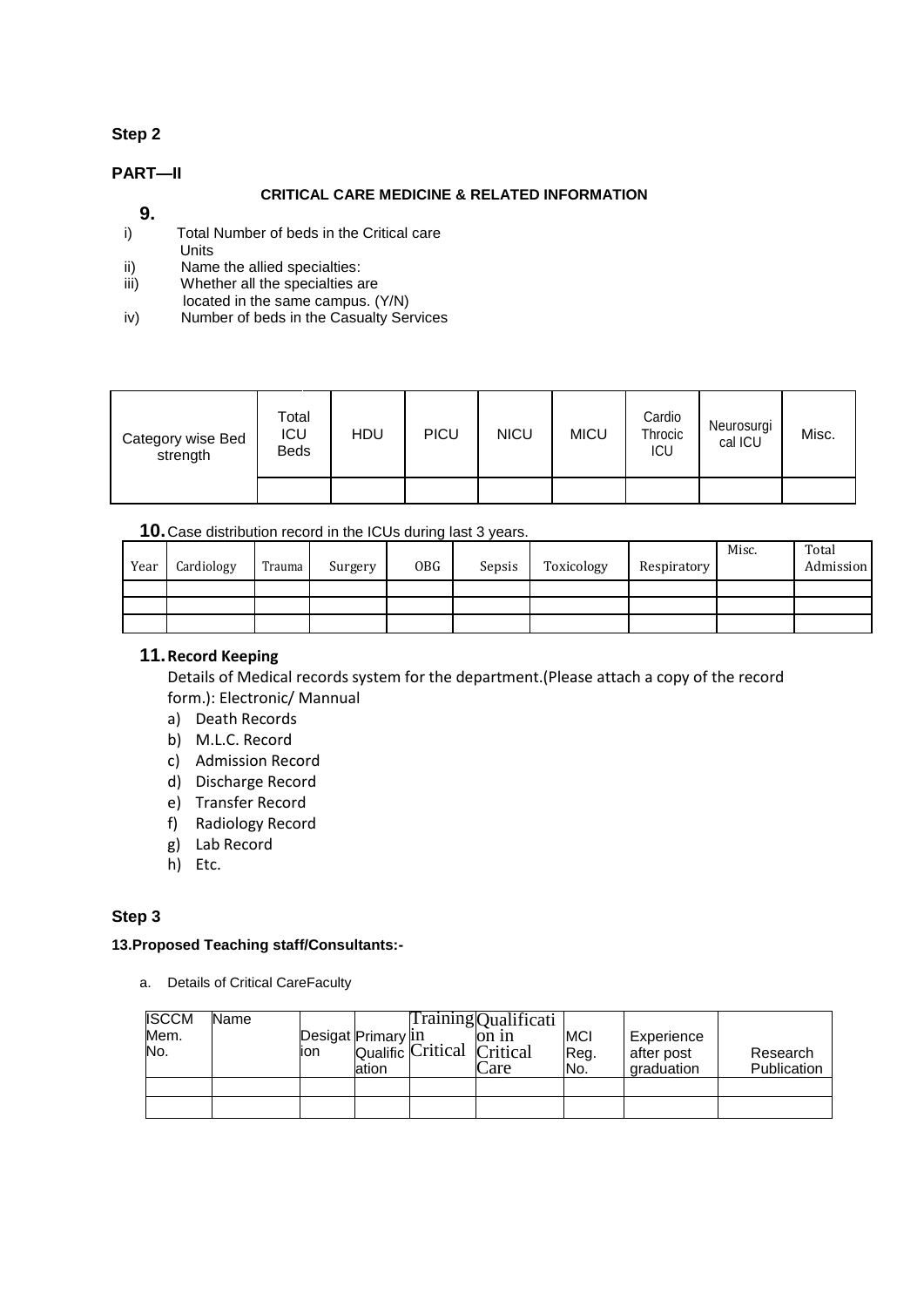#### **14.Academic Activities :**

Proposed teaching schedule for IDCCN candidates

| <b>Activity</b>         | Number per month | Name of resource person |
|-------------------------|------------------|-------------------------|
| <b>Bed-side Clinics</b> |                  |                         |
| <b>Seminar</b>          |                  |                         |
| Other (Upload)          |                  |                         |

#### **15.Policies and procedures**

| Patient care responsibility   | Yes⊟             | No <sub>1</sub> |
|-------------------------------|------------------|-----------------|
| Nursing protocols (documents) | Yes□             | No <sub>1</sub> |
| Medical protocol documents    | Yes⊟             | No <sub>1</sub> |
| Adverse events audit          | Yes <sub>1</sub> | No <sub>1</sub> |
| Patient care audits           | Yes <sub>1</sub> | No <sub>1</sub> |
| List of procedures performed  | Yes□             | No <sub>1</sub> |

#### **16. General Information related to organization of ICU:**

i. List of Equipment in the ICU related to Critical care Medicine (Upload)

ii. No. of Nurses in the ICU per shift \_\_\_\_\_\_\_\_\_\_\_\_\_\_\_\_\_\_\_\_\_\_\_\_\_\_\_\_\_\_

iii. Ratio of Nurses to Patient in ICU \_\_\_\_\_\_\_\_\_\_\_\_\_\_\_\_\_\_\_\_\_\_\_\_\_\_\_\_\_\_

#### **17. Supportive Services investigations carried out during the last three years**

| <b>Discipline</b> | Pathology | <b>Biochemistry</b> | Microbiology | Radiology | <b>Blood Bank</b><br>in house<br>Yes/No | Any Other |
|-------------------|-----------|---------------------|--------------|-----------|-----------------------------------------|-----------|
| Year I            |           |                     |              |           |                                         |           |
| Year II           |           |                     |              |           |                                         |           |
| Year III          |           |                     |              |           |                                         |           |
|                   |           |                     |              |           |                                         |           |
|                   |           |                     |              |           |                                         |           |

### **Step 4**

#### **18. Library Facility:**

Library available in-house (Y/N) , If no, proof of Association with another library and distance of that library from the institution.

Text books available in Critical Care Medicine :

| Name of the Book | Name of the Author | Yr of<br><b>Publication</b> | <b>Edition</b> |
|------------------|--------------------|-----------------------------|----------------|
|                  |                    |                             |                |
|                  |                    |                             |                |
|                  |                    |                             |                |

:

#### **Kindly provide the list of Journals**

i)Name of Journala.E-Journal<br>
under the b.Printed Copy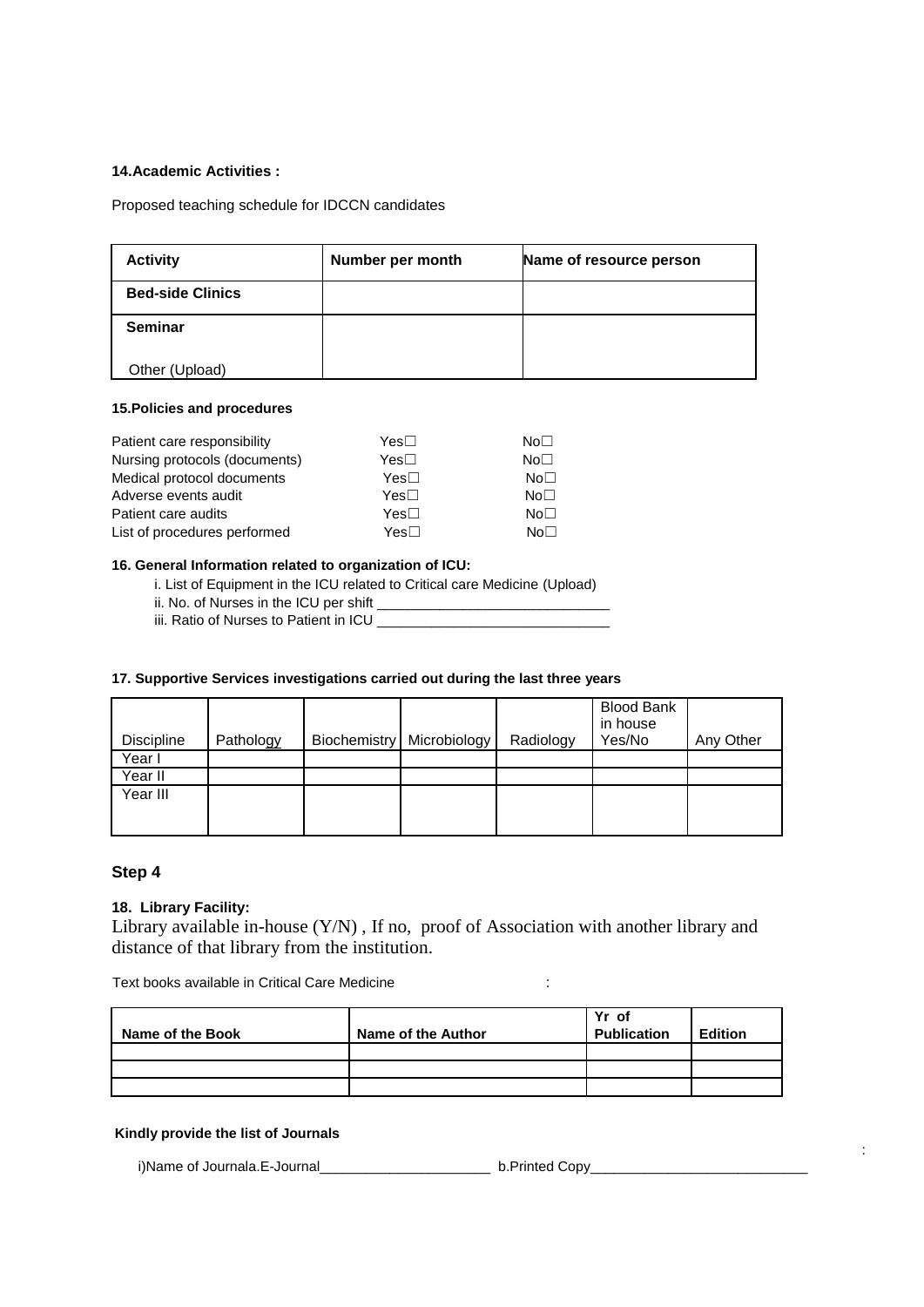| ii)Name of Publisher________________________________<br>(Table View) |                                                                                                                                                 |    |                                                                                  |  |
|----------------------------------------------------------------------|-------------------------------------------------------------------------------------------------------------------------------------------------|----|----------------------------------------------------------------------------------|--|
| <b>Electronic / Online Library</b>                                   |                                                                                                                                                 |    |                                                                                  |  |
| Name                                                                 | From Date                                                                                                                                       | To | Proof of Subscription                                                            |  |
|                                                                      |                                                                                                                                                 |    |                                                                                  |  |
|                                                                      |                                                                                                                                                 |    | No. of staff in the Library with their qualifications___________________________ |  |
| <b>Library Timings</b>                                               |                                                                                                                                                 |    |                                                                                  |  |
|                                                                      | a. On working days (Drop Down)                                                                                                                  |    |                                                                                  |  |
|                                                                      |                                                                                                                                                 |    |                                                                                  |  |
| d Printer facilities $\square$                                       | c. Special facilitiese. Internet <sup>[1]</sup><br>e. Photocopy facility □<br>f. Teleconferencing equipment<br>Any Other ______________________ |    |                                                                                  |  |

Is there a Departmental Library Yes □ No□

## **Step 5**

### **19. Undertaking**

- b. Each Teacher/Consultant will spent at least 8-10 hrs / week for teaching **IDCCN candidates** as per the curriculum so as to complete the curriculum.
- c. Hospital / institute will give permission to attend ISCCM organized conferences/Workshops to IDCCN candidates.
- d. In case a Teacher leaves they will continue to provide training to the trainee.
- e. Hospital will inform the ISCCM within one week of leaving/joining of faculty.

Signature ;

**STAMP** 

Name: **Date:** 

:

:

**Director/H.O.D./Consultant, Critical Care MedicineSignature of Head of Institute**